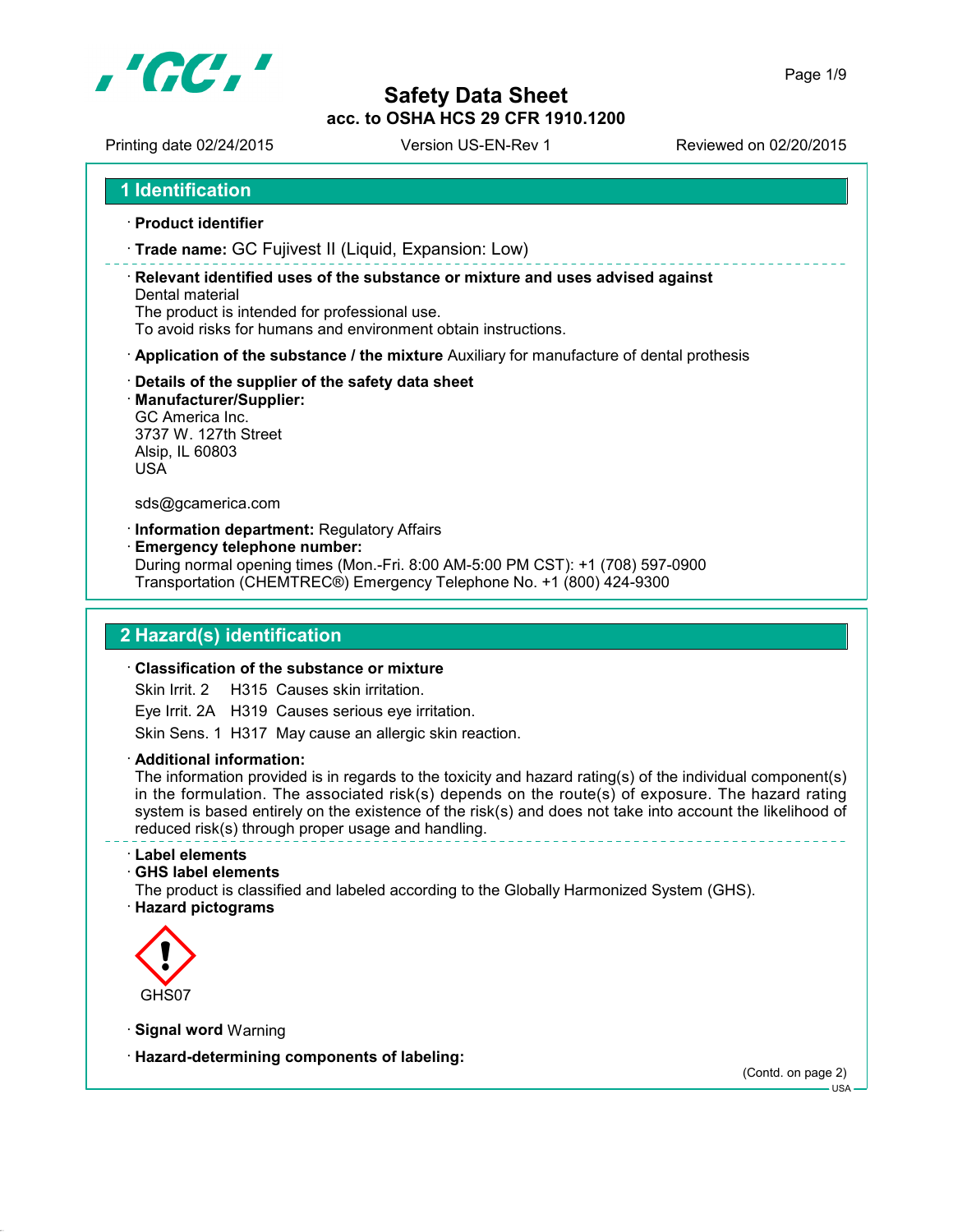Printing date 02/24/2015 Version US-EN-Rev 1 Reviewed on 02/20/2015

**Trade name:** GC Fujivest II (Liquid, Expansion: Low)



| Additional information: |                                                                                                                                           |           |  |  |
|-------------------------|-------------------------------------------------------------------------------------------------------------------------------------------|-----------|--|--|
|                         | reaction mass of: 5-chloro-2-methyl-4-isothiazolin-3-one [EC no. 247-500-7]<br>and 2-methyl-4-isothiazolin-3-one [EC no. 220-239-6] (3:1) |           |  |  |
|                         | and 2-methyl-2H -isothiazol-3-one [EC no. 220-239-6] (3:1)                                                                                |           |  |  |
|                         | 55965-84-9   reaction mass of: 5-chloro-2-methyl-4-isothiazolin-3-one [EC no. 247-500-7]                                                  | $< 0.5\%$ |  |  |
|                         | 1310-73-21 Sodium hydroxide                                                                                                               | $< 1\%$   |  |  |

#### **Additional information:**

If a substance is marked with \*\*, then substance is a trade secret. This is allowed under OSHA's Hazard Communication Standard (HCS) as a trade secret and under GHS as Confidential Business Information (CBI).  $-LISA$ 

(Contd. on page 3)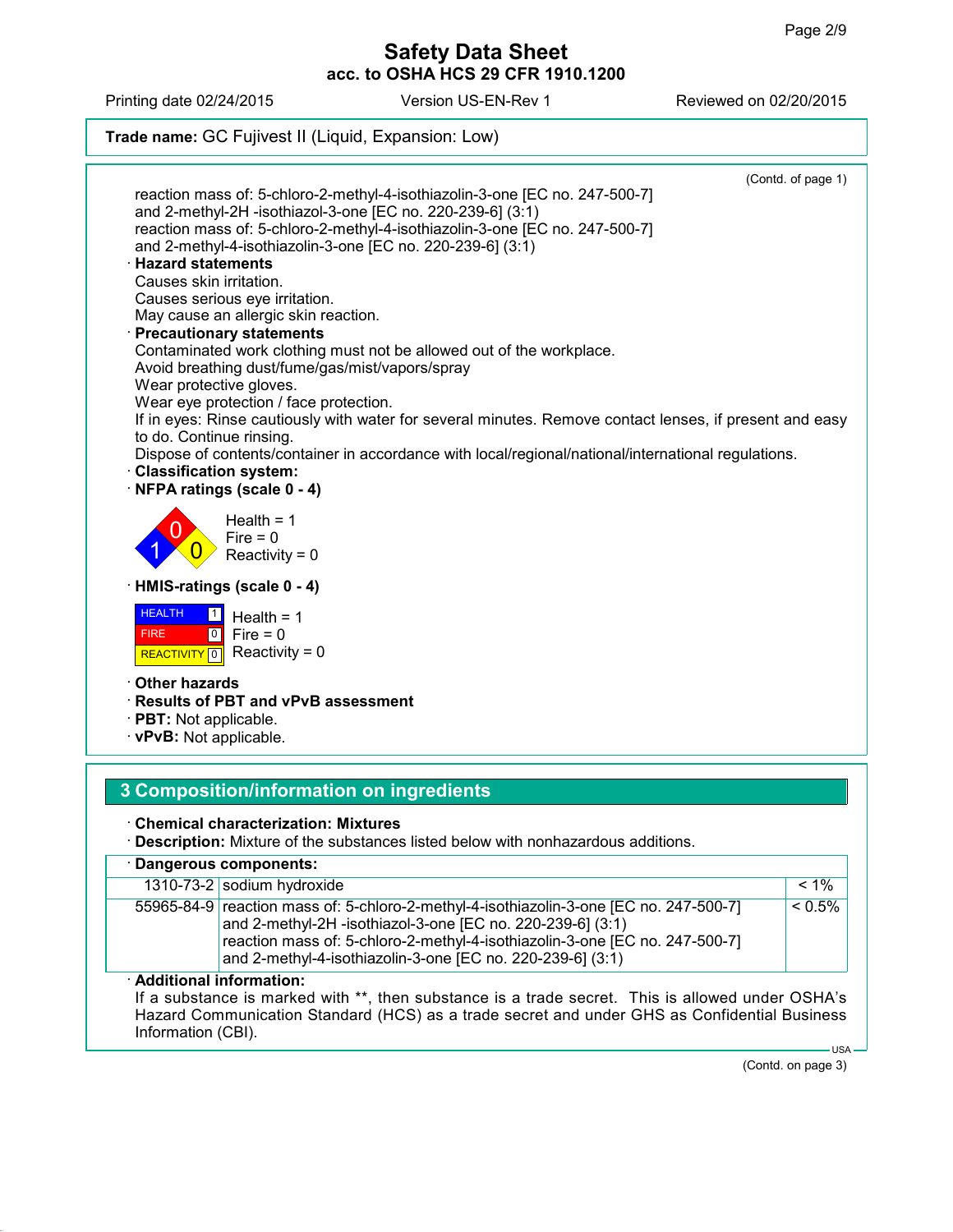Printing date 02/24/2015 Version US-EN-Rev 1 Reviewed on 02/20/2015

**Trade name:** GC Fujivest II (Liquid, Expansion: Low)

(Contd. of page 2)

### **4 First-aid measures**

**Description of first aid measures**

### **General information:**

Immediately remove any clothing soiled by the product.

- If symptoms persist consult doctor.
- **After inhalation:** Supply fresh air; consult doctor in case of complaints. In case of unconsciousness place patient stably in side position for transportation.
- **After skin contact:** Immediately wash with water and soap and rinse thoroughly. Seek medical treatment.
- **After eye contact:** Protect unharmed eye. Rinse opened eye for several minutes under running water. Then consult a doctor. **After swallowing:**
- Rinse out mouth and then drink plenty of water.
- If symptoms persist consult doctor.
- **Information for doctor:**
- **Most important symptoms and effects, both acute and delayed** Allergic reactions
- **Indication of any immediate medical attention and special treatment needed** No further relevant information available.

## **5 Fire-fighting measures**

- **Extinguishing media**
- **Suitable extinguishing agents:**

CO2, extinguishing powder or water spray. Fight larger fires with water spray or alcohol resistant foam. Use fire fighting measures that suit the environment.

- **For safety reasons unsuitable extinguishing agents:** Water with full jet
- **Special hazards arising from the substance or mixture** Formation of toxic gases is possible during heating or in case of fire.
- **Advice for firefighters**
- **Protective equipment:** Wear self-contained respiratory protective device.
- **Additional information**

Dispose of fire debris and contaminated fire fighting water in accordance with official regulations.

## **6 Accidental release measures**

- **Personal precautions, protective equipment and emergency procedures** Remove persons from danger area. Avoid contact with the eyes and skin. Wear protective clothing. **Environmental precautions:** Do not allow product to reach sewage system or any water course. Do not allow to penetrate the ground/soil.
- **Methods and material for containment and cleaning up:** Absorb liquid components with liquid-binding material. Dispose of the collected material according to regulations.
- **Reference to other sections** See Section 7 for information on safe handling.

(Contd. on page 4)

USA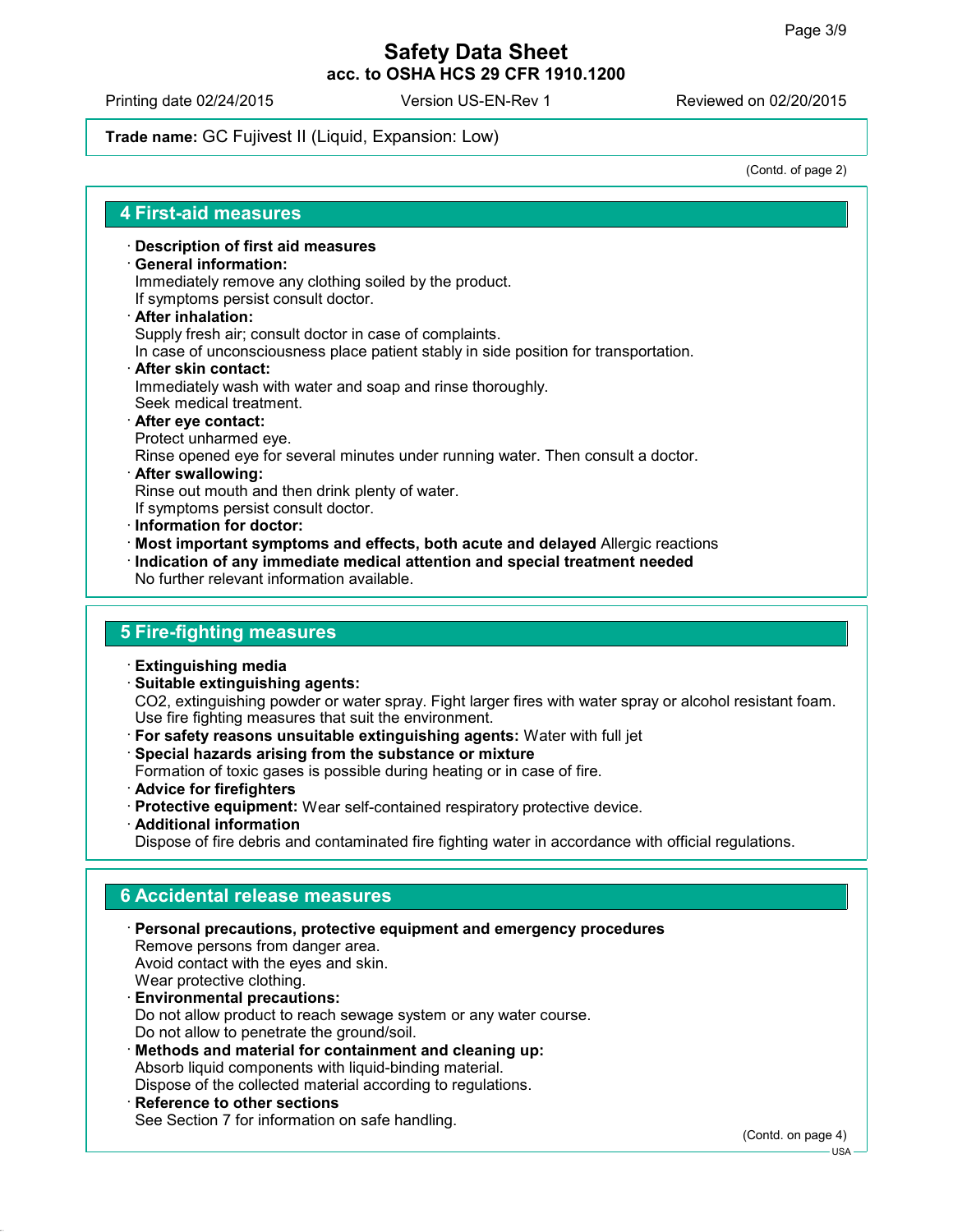(Contd. of page 3)

## **Safety Data Sheet acc. to OSHA HCS 29 CFR 1910.1200**

Printing date 02/24/2015 Version US-EN-Rev 1 Reviewed on 02/20/2015

**Trade name:** GC Fujivest II (Liquid, Expansion: Low)

See Section 8 for information on personal protection equipment. See Section 13 for disposal information.

# **7 Handling and storage**

### **Handling:**

 **Precautions for safe handling** Observe instructions for use. Ensure good ventilation/exhaustion at the workplace. Prevent formation of aerosols. Avoid contact with the eyes and skin.

**Information about protection against explosions and fires:** No special measures required.

- **Storage:**
- **Requirements to be met by storerooms and receptacles:** Store only in unopened original receptacles.
- **Information about storage in one common storage facility:** Store away from foodstuffs.
- **Further information about storage conditions:**
- Observe instructions for use / storage.
- Keep receptacle tightly sealed.
- **Specific end use(s)** No further relevant information available.

## **8 Exposure controls/personal protection**

**Additional information about design of technical systems:** No further data; see item 7.

- **Control parameters**
- **Components with limit values that require monitoring at the workplace:**

The product does not contain any relevant quantities of materials with critical values that have to be monitored at the workplace.

- **Additional information:** The lists that were valid during the creation were used as basis.
- **Exposure controls**
- **Personal protective equipment:**
- **General protective and hygienic measures:**

The usual precautionary measures for handling chemicals should be followed.

Avoid contact with the eyes and skin.

Wash hands before breaks and at the end of work.

Keep away from foodstuffs, beverages and feed.

Immediately remove all soiled and contaminated clothing.

- Do not inhale gases / fumes / aerosols.
- **Breathing equipment:** Suitable respiratory protective device recommended.
- **Protection of hands:** Protective gloves
- **Material of gloves**

The selection of the suitable gloves does not only depend on the material, but also on further marks of quality and varies from manufacturer to manufacturer. As the product is a preparation of several substances, the resistance of the glove material can not be calculated in advance and has therefore to be checked prior to the application.

**Penetration time of glove material**

The exact break through time has to be found out by the manufacturer of the protective gloves and has to be observed.

(Contd. on page 5)

 $-LISA$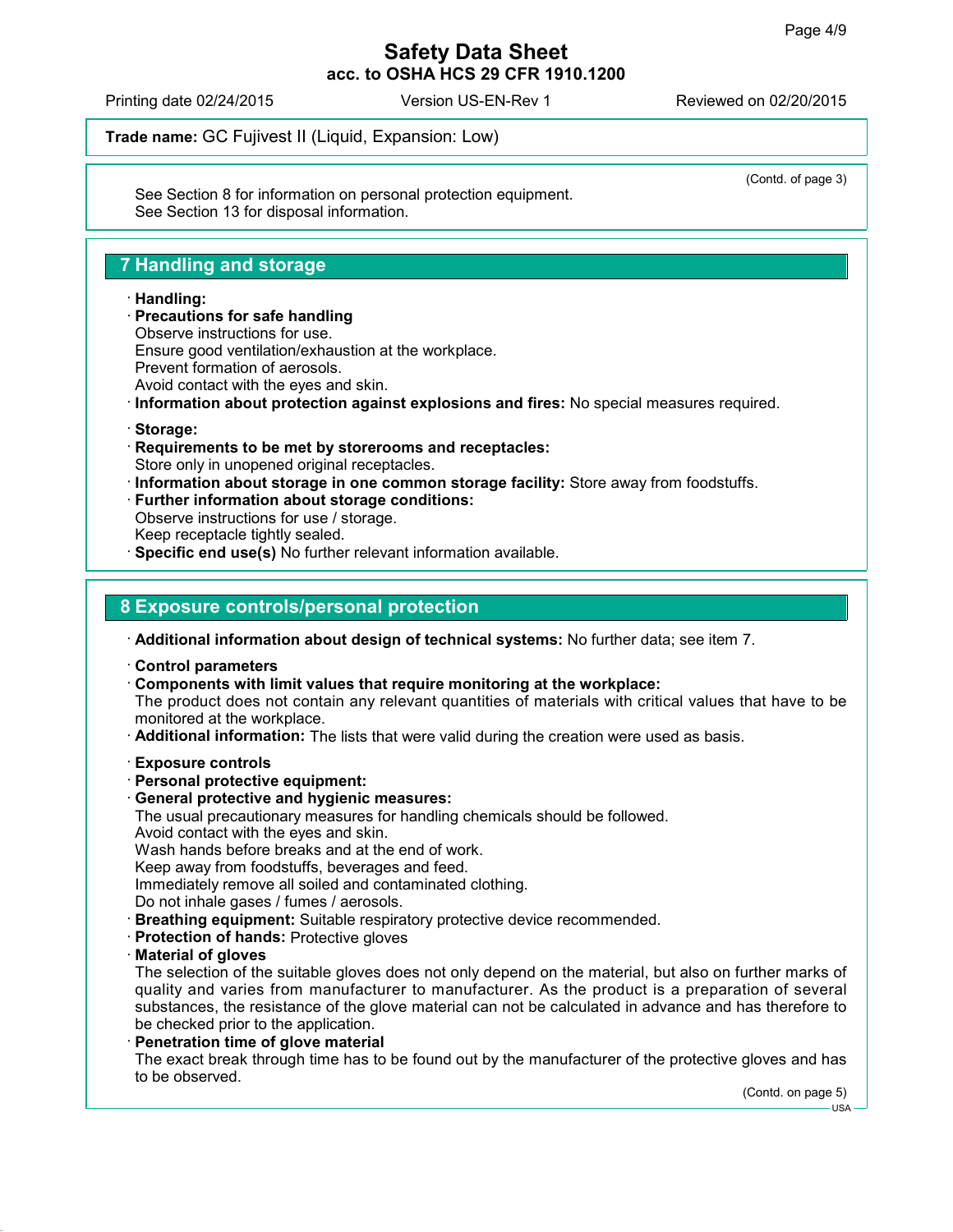(Contd. of page 4)

## **Safety Data Sheet acc. to OSHA HCS 29 CFR 1910.1200**

Printing date 02/24/2015 Version US-EN-Rev 1 Reviewed on 02/20/2015

**Trade name:** GC Fujivest II (Liquid, Expansion: Low)

**Eye protection:** Safety glasses

| 9 Physical and chemical properties                                                                           |                                               |  |  |  |
|--------------------------------------------------------------------------------------------------------------|-----------------------------------------------|--|--|--|
| · Information on basic physical and chemical properties<br><b>General Information</b><br>$\cdot$ Appearance: |                                               |  |  |  |
| Form:                                                                                                        | Fluid                                         |  |  |  |
| Color:                                                                                                       | According to product specification            |  |  |  |
| Odor:                                                                                                        | Characteristic                                |  |  |  |
| <b>Odor threshold:</b>                                                                                       | Not determined.                               |  |  |  |
| $\cdot$ pH-value at 20 °C (68 °F):                                                                           | 9.5                                           |  |  |  |
| Change in condition<br><b>Melting point/Melting range:</b>                                                   | Undetermined.                                 |  |  |  |
| <b>Boiling point/Boiling range:</b>                                                                          | 100 °C (212 °F)                               |  |  |  |
| · Flash point:                                                                                               | Not applicable.                               |  |  |  |
| · Flammability (solid, gaseous):                                                                             | Not applicable.                               |  |  |  |
| · Ignition temperature:                                                                                      | Undetermined.                                 |  |  |  |
| · Decomposition temperature:                                                                                 | Not determined.                               |  |  |  |
| · Auto igniting:                                                                                             | Product is not selfigniting.                  |  |  |  |
| Danger of explosion:                                                                                         | Product does not present an explosion hazard. |  |  |  |
| $\cdot$ Explosion limits:                                                                                    |                                               |  |  |  |
| Lower:                                                                                                       | Not determined.                               |  |  |  |
| Upper:                                                                                                       | Not determined.                               |  |  |  |
| · Vapor pressure:                                                                                            | Not determined.                               |  |  |  |
| $\cdot$ Density at 20 °C (68 °F):                                                                            | 1.186 g/cm <sup>3</sup> (9.897 lbs/gal)       |  |  |  |
| · Relative density                                                                                           | Not determined.                               |  |  |  |
| · Vapour density                                                                                             | Not determined.                               |  |  |  |
| · Evaporation rate                                                                                           | Not determined.                               |  |  |  |
| Solubility in / Miscibility with                                                                             |                                               |  |  |  |
| Water:                                                                                                       | Fully miscible.                               |  |  |  |
| · Partition coefficient (n-octanol/water): Not determined.                                                   |                                               |  |  |  |
| · Viscosity:                                                                                                 |                                               |  |  |  |
| Dynamic:                                                                                                     | Not determined.                               |  |  |  |
| Kinematic:                                                                                                   | Not determined.                               |  |  |  |
| <b>Solvent content:</b>                                                                                      |                                               |  |  |  |
| <b>Organic solvents:</b>                                                                                     | 0.0%                                          |  |  |  |
| Water:                                                                                                       | 71.4 %                                        |  |  |  |
| <b>Other information</b>                                                                                     | No further relevant information available.    |  |  |  |
|                                                                                                              | USA-                                          |  |  |  |

(Contd. on page 6)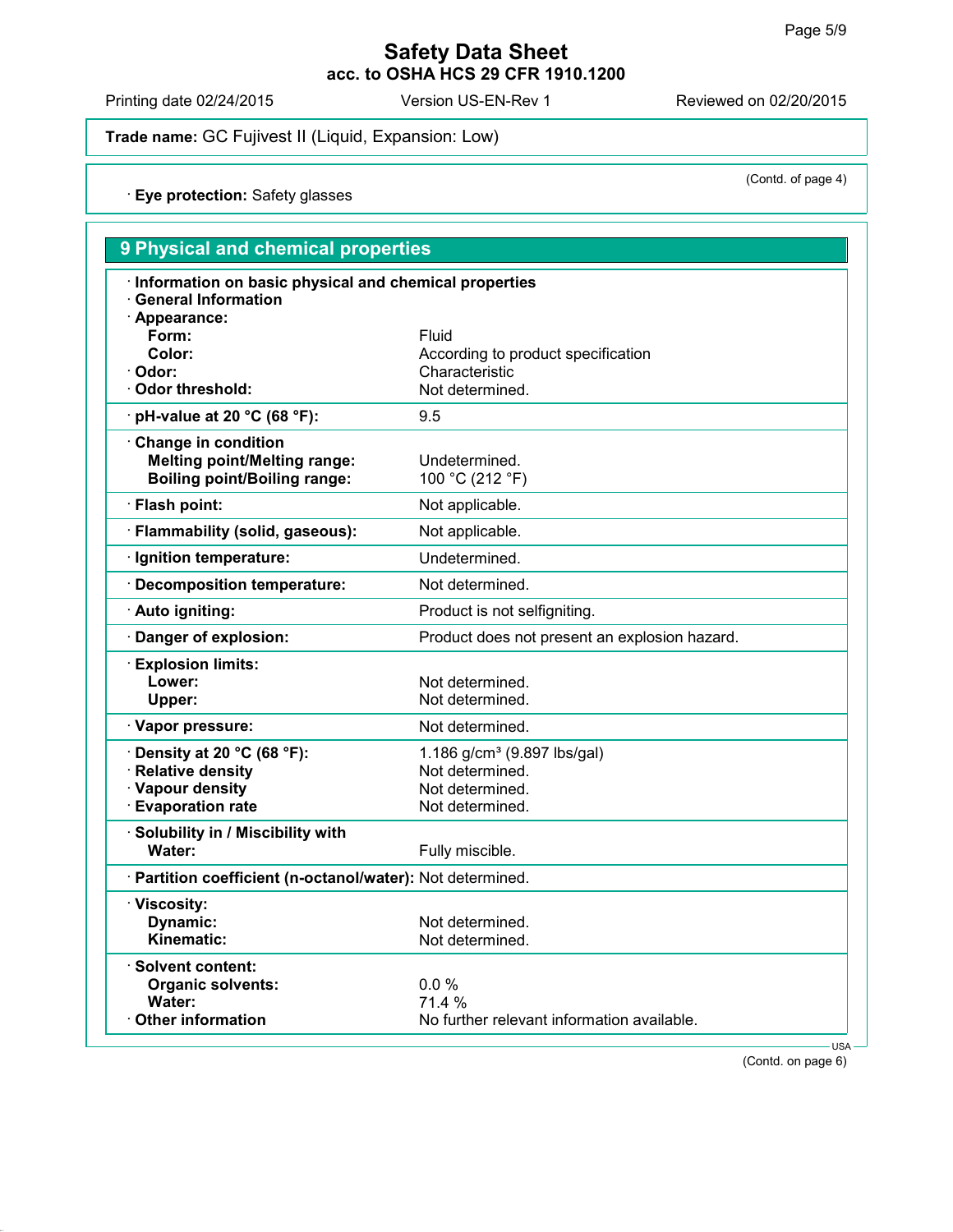Printing date 02/24/2015 Version US-EN-Rev 1 Reviewed on 02/20/2015

**Trade name:** GC Fujivest II (Liquid, Expansion: Low)

(Contd. of page 5)

## **10 Stability and reactivity**

- **Reactivity** No further relevant information available.
- **Chemical stability** Stable at ambient temperature.
- **Thermal decomposition / conditions to be avoided:** No decomposition if used according to specifications.
- **Possibility of hazardous reactions** No dangerous reactions known.
- **Conditions to avoid** No further relevant information available.
- **Incompatible materials:** No further relevant information available.
- **Hazardous decomposition products:** No dangerous decomposition products known.

### **11 Toxicological information**

- **Information on toxicological effects**
- **Acute toxicity:**
- **LD/LC50 values that are relevant for classification:** No further relevant information available.
- **Primary irritant effect:**
- **on the skin:** Irritant to skin and mucous membranes.
- **on the eye:** Irritating effect.
- **Sensitization:** Sensitization possible through skin contact.
- **Additional toxicological information:**

The product shows the following dangers according to internally approved calculation methods for preparations:

**Irritant** 

#### **Carcinogenic categories**

**IARC (International Agency for Research on Cancer)**

silicon dioxide 3

### **NTP (National Toxicology Program)**

None of the ingredients is listed.

#### **OSHA-Ca (Occupational Safety & Health Administration)**

None of the ingredients is listed.

#### **Carcinogenic categories' legend:**

IARC Group 1: The agent is carcinogenic to humans.

IARC Group 2A: The agent is probably carcinogenic to humans.

IARC Group 2B: The agent is possibly carcinogenic to humans.

IARC Group 3: The agent is not classifiable as to its carcinogenicity to humans.

IARC Group 4: The agent is probably not carcinogenic to humans.

NTP K: Known to be human carcinogen.

NTP R: Reasonably anticipated to be human carcinogen.

# **12 Ecological information**

- **Toxicity**
- **Aquatic toxicity:** No further relevant information available.
- **Persistence and degradability** No further relevant information available.
- **Behavior in environmental systems:**
- **Bioaccumulative potential** No further relevant information available.
- **Mobility in soil** No further relevant information available.

(Contd. on page 7)

USA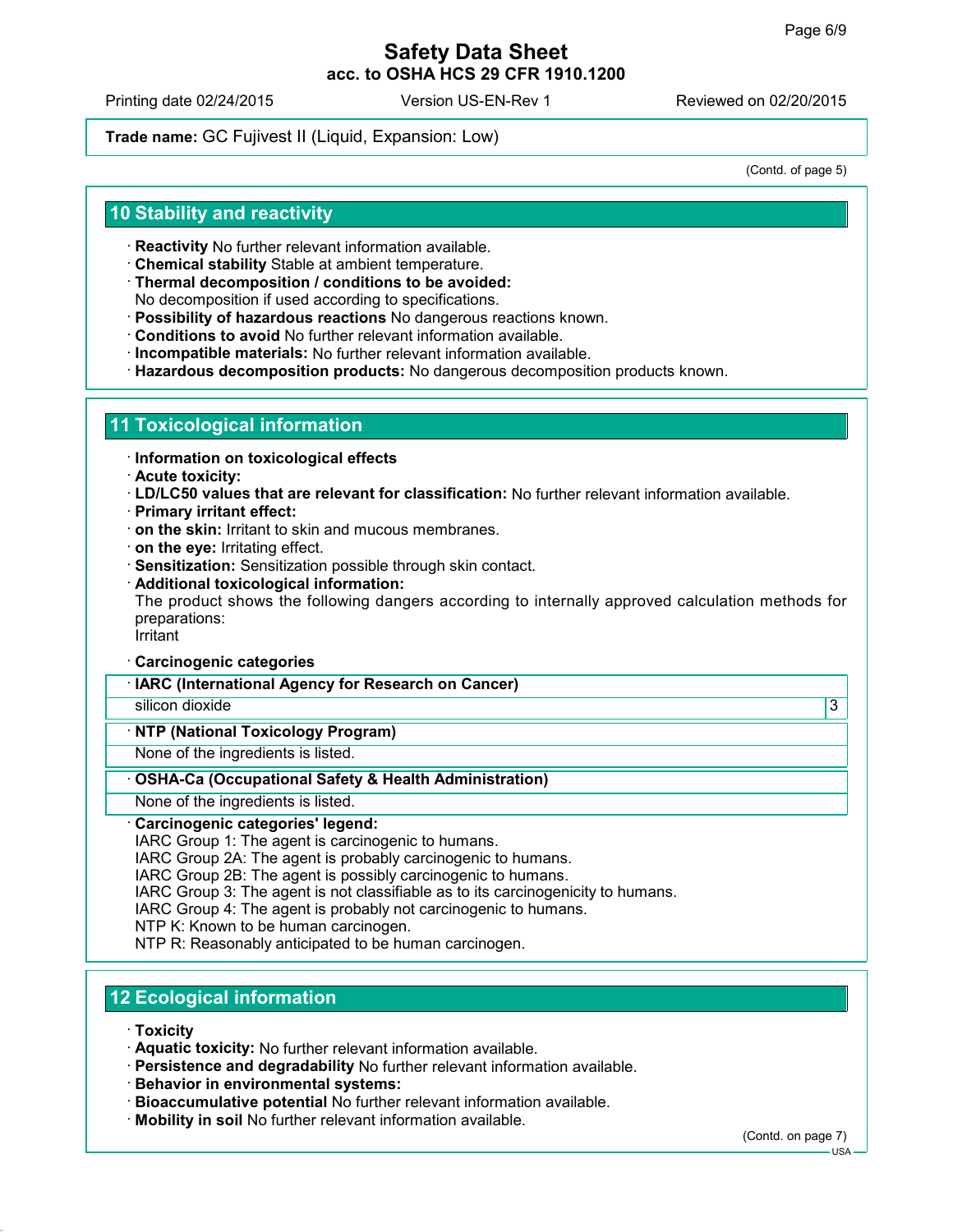Printing date 02/24/2015 Version US-EN-Rev 1 Reviewed on 02/20/2015

### **Trade name:** GC Fujivest II (Liquid, Expansion: Low)

**Additional ecological information:**

**General notes:**

Water hazard class 1 (Self-assessment): slightly hazardous for water

Do not allow undiluted product or large quantities of it to reach ground water, water course or sewage system.

**Results of PBT and vPvB assessment**

**PBT:** Not applicable.

- **vPvB:** Not applicable.
- **Other adverse effects** No further relevant information available.

## **13 Disposal considerations**

**Waste treatment methods**

#### **Recommendation:**

Must not be disposed of together with household garbage. Do not allow product to reach sewage system.

**Uncleaned packagings:**

- **Recommendation:** Disposal must be made according to official regulations.
- **Recommended cleansing agent:** Water, if necessary with cleansing agents.

## **14 Transport information**

| $\mathbf{r}$ Hansport modulation                                           |                 |
|----------------------------------------------------------------------------|-----------------|
| · UN-Number<br>· DOT, ADR, ADN, IMDG, IATA                                 | Void            |
| $\cdot$ UN proper shipping name<br>· DOT, ADR, ADN, IMDG, IATA             | Void            |
| · Transport hazard class(es)                                               |                 |
| · DOT, ADR, ADN, IMDG, IATA<br>· Class                                     | Void            |
| · Packing group<br>· DOT, ADR, IMDG, IATA                                  | Void            |
| · Environmental hazards:<br>$\cdot$ Marine pollutant:                      | No.             |
| · Special precautions for user                                             | Not applicable. |
| Transport in bulk according to Annex II of<br>MARPOL73/78 and the IBC Code | Not applicable. |
| · UN "Model Regulation":                                                   |                 |

(Contd. on page 8)

USA

(Contd. of page 6)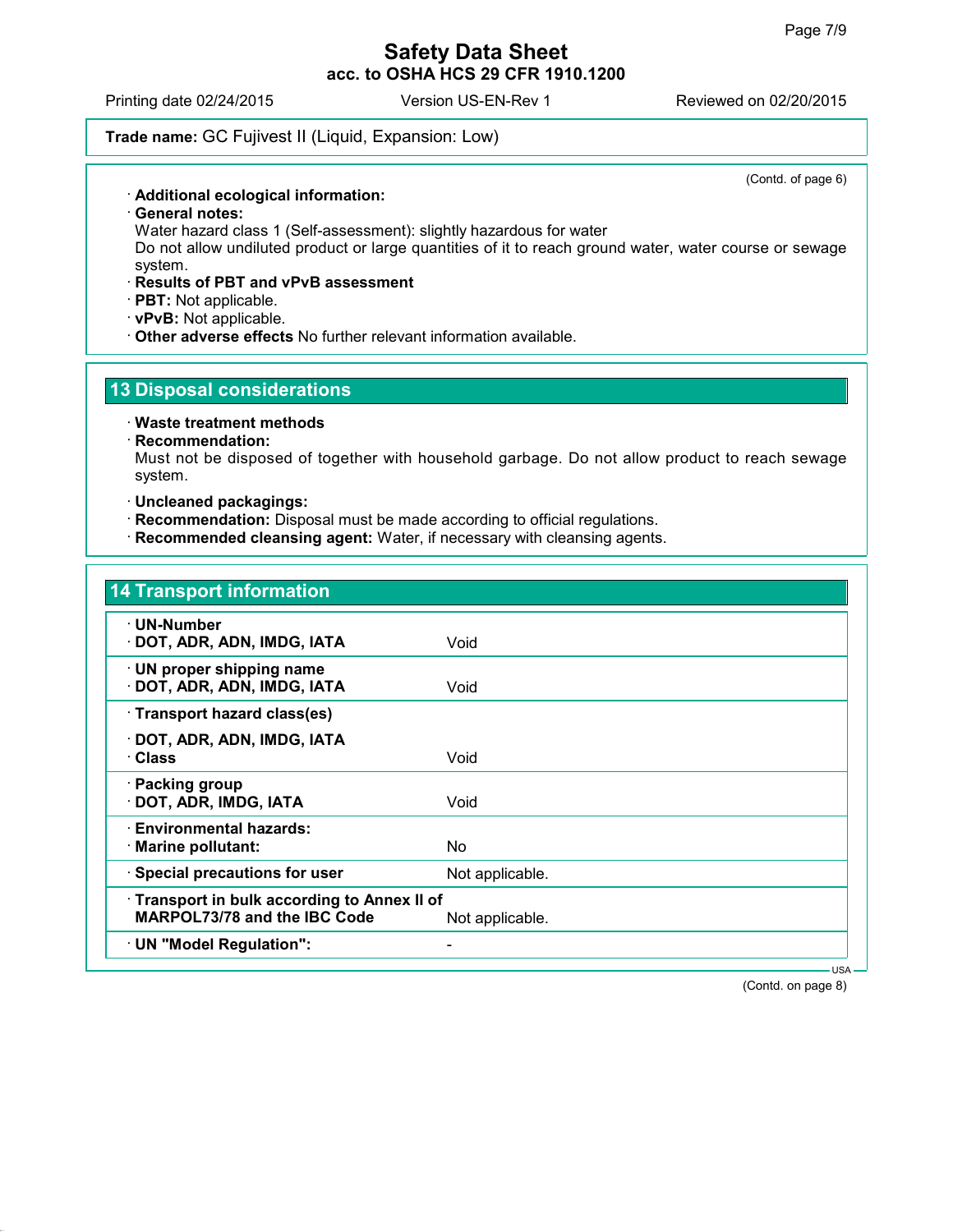Printing date 02/24/2015 Version US-EN-Rev 1 Reviewed on 02/20/2015

**Trade name:** GC Fujivest II (Liquid, Expansion: Low)

(Contd. of page 7)

### **15 Regulatory information**

- **Safety, health and environmental regulations/legislation specific for the substance or mixture SARA (Superfund Amendments and Reauthorization Act)**
- **Section 355 (extremely hazardous substances):**
- None of the ingredient is listed.
- **Section 313 (Specific toxic chemical listings):**
- None of the ingredients is listed.
- **TSCA (Toxic Substances Control Act):**
- All ingredients are listed.
- **Carcinogenic categories**
- **EPA (Environmental Protection Agency)**
- None of the ingredients is listed.
- **TLV (Threshold Limit Value established by ACGIH)**
- None of the ingredients is listed.
- **NIOSH-Ca (National Institute for Occupational Safety and Health)**
- None of the ingredients is listed.
- **GHS label elements**
- The product is classified and labeled according to the Globally Harmonized System (GHS).
- **Hazard pictograms**



**Signal word** Warning

 **Hazard-determining components of labeling:** reaction mass of: 5-chloro-2-methyl-4-isothiazolin-3-one [EC no. 247-500-7] and 2-methyl-2H -isothiazol-3-one [EC no. 220-239-6] (3:1) reaction mass of: 5-chloro-2-methyl-4-isothiazolin-3-one [EC no. 247-500-7] and 2-methyl-4-isothiazolin-3-one [EC no. 220-239-6] (3:1) **Hazard statements** Causes skin irritation. Causes serious eye irritation. May cause an allergic skin reaction. **Precautionary statements** Contaminated work clothing must not be allowed out of the workplace. Avoid breathing dust/fume/gas/mist/vapors/spray Wear protective gloves. Wear eye protection / face protection. If in eyes: Rinse cautiously with water for several minutes. Remove contact lenses, if present and easy to do. Continue rinsing. Dispose of contents/container in accordance with local/regional/national/international regulations. **Chemical safety assessment:** A Chemical Safety Assessment has not been carried out. USA

(Contd. on page 9)